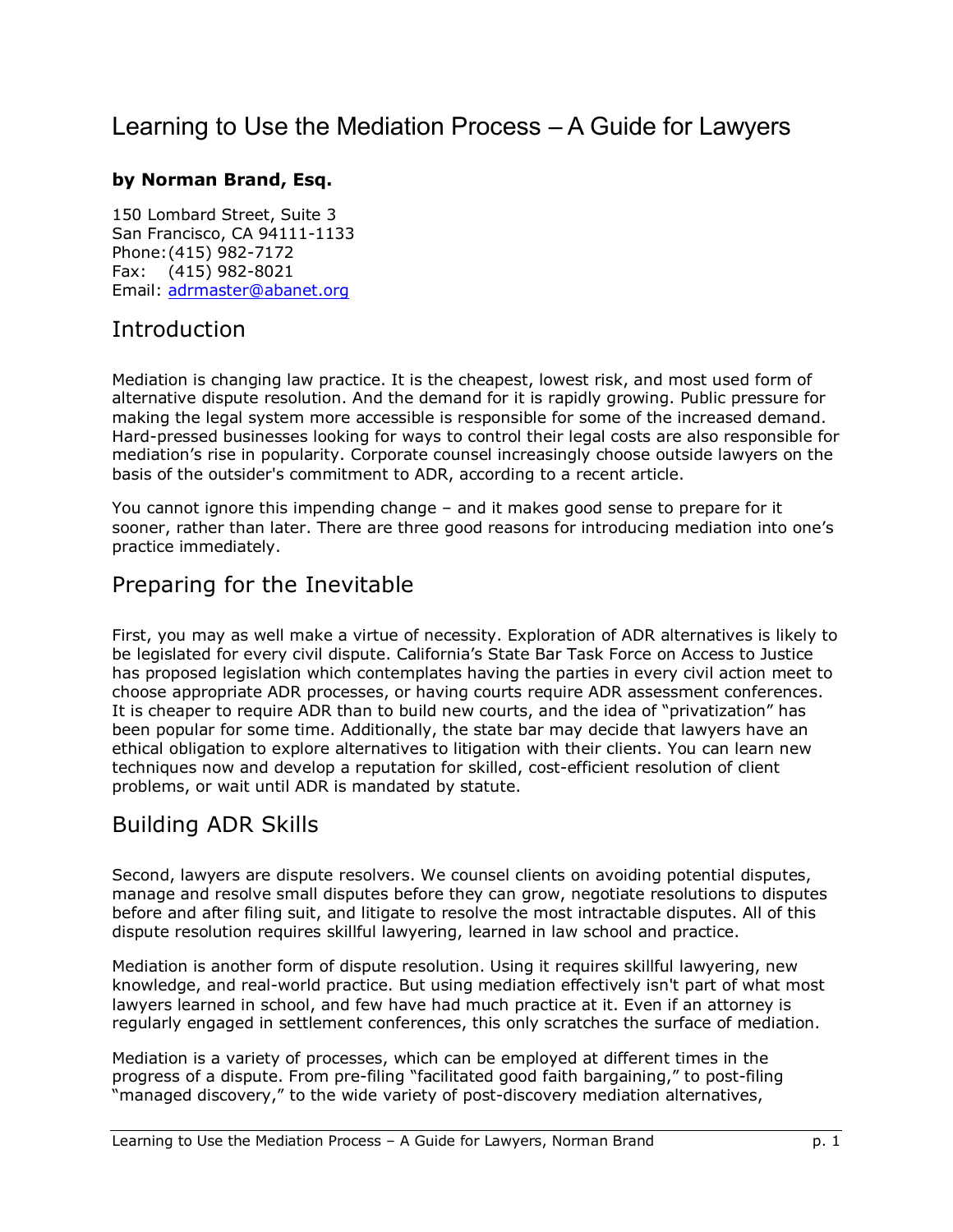mediation offers many options to traditional litigation. Certain mediation processes are most likely to be effective for particular disputes, or at specific times in a dispute. Different processes require different approaches, both by the mediator and lawyer. As a client's dispute resolver, a lawyer helps determine whether a dispute is appropriate for mediation, when mediation might be most effective, and what type of mediator is needed. The lawyer must prepare a client for mediation and help the mediator bring the client's dispute to a rapid, successful resolution. It is a truism among mediators that nothing kills the prospects for resolution more surely than a lawyer who doesn't understand the process.

# Building a Practice

Third, these are tough economic times for lawyers. Success in a competitive environment requires mastering a variety of techniques to help clients achieve a cost-effective resolution of their disputes. A lawyer who is adept at skillful, cost-effective dispute resolution may be assured of client loyalty. There are, of course, clients who only want an "attack" lawyer. Psychological limitations narrow the options for dispute resolution that may be offered such clients.

You may be concerned about the cost of client loyalty. A common belief is that mediation relies upon avoiding legal fees to achieve a settlement. That is, the parties figure out how much it will cost them to continue litigating and use those dollars to bring their "bottom lines" into a range where compromise is possible. The only one who loses  $-$  according to the theory – is the lawyer who expected to bill for further work. Cynics cite this as a reason lawyers will only talk about mediation, or pretend to support it to avoid other proposals for reforming the legal system. But this cynical view is inaccurate because it relies exclusively upon the settlement conference model of mediation, and misunderstands case dynamics. An example of a non-settlement conference model may be helpful.

At the early stages of a dispute, mediation can help develop alternatives to a "zero sum" game. A mediator can help the parties identify their real interests. Then, the parties may discover that there is a deal to be made, a contract to be written, property to be transferred. All of these generally require legal assistance. What might have been a dispute in which a suit was filed and eventually dismissed, becomes an opportunity for the parties. The success of this form of mediation does not rely on avoided legal fees providing a fund for settlement.

## Transaction Costs

But there are cases in which avoiding transaction costs provides the impetus for settlement. Transaction costs, however, are more than just the legal fees that will be expended if a dispute continues. Transaction costs include the time clients devote to the dispute, the emotional price paid by the parties for continuing the dispute, and foregone opportunities for more profitable endeavors because of the mental energy devoted to the dispute.

If these transaction costs  $-$  exclusive of legal fees  $-$  become too high for one or both parties, the case will settle. Where offers of compromise have been made, the transaction costs get weighed against the additional dollars thought to be available. Again, if the price in transaction costs (exclusive of legal fees) of the last "x" dollars is too high, the case settles. In fact, this may be why so few cases are actually litigated.

If the vast majority of cases are going to settle anyway, then the idea that the "fund for settlement" comes out of legal fees is wrong. The fees that parties focus on are unlikely to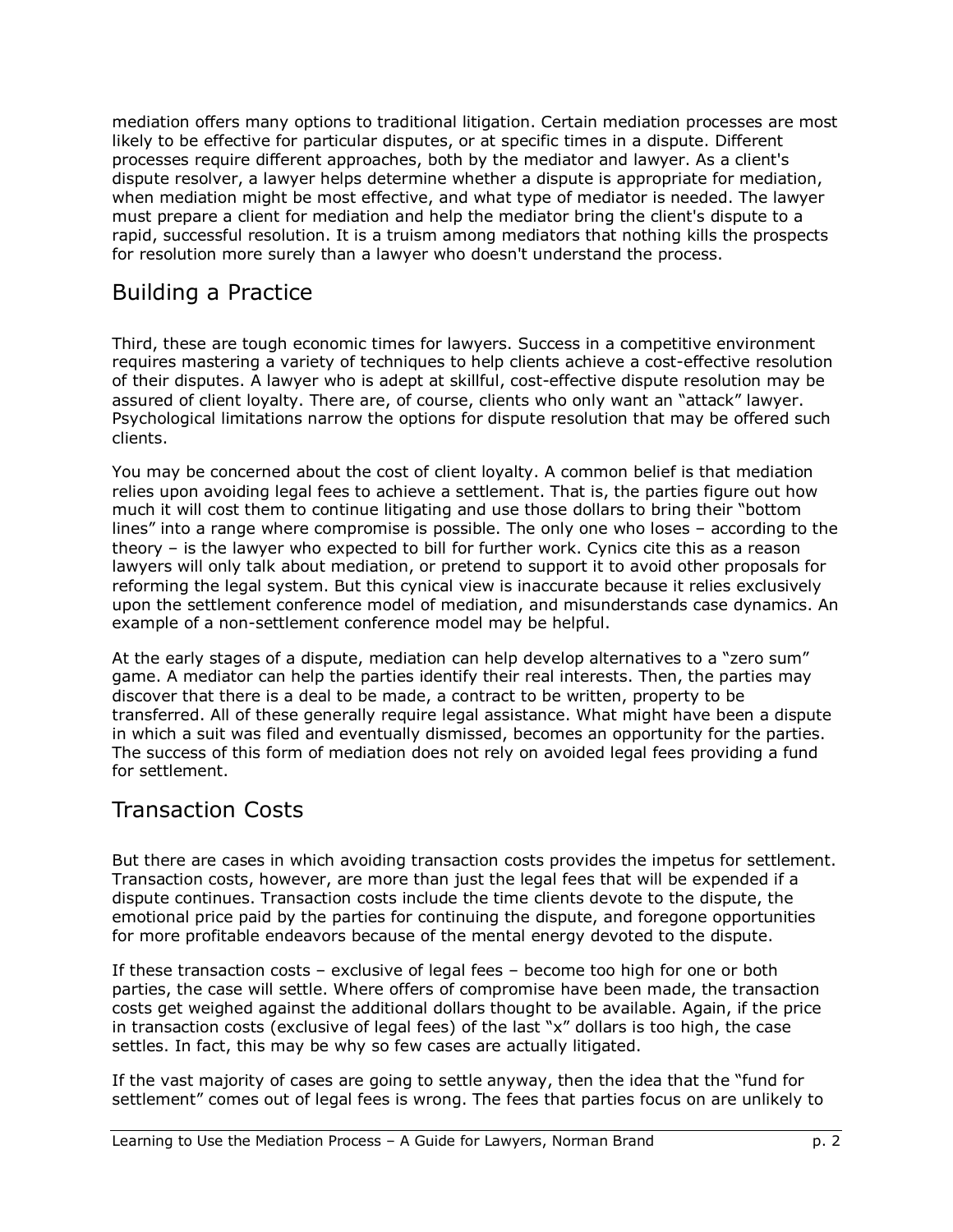be incurred. While a good mediator will certainly direct the parties to look at these "potential savings," you should not misunderstand the reality. Most cases settle: this one may or may not. There may be very few additional legal dollars expended before the dispute is resolved, although the additional transaction costs can still be quite high.

# Types of Mediation

Before you can introduce mediation into your practice, however, you need to consider some basic differences in types of mediation, their uses, and your role as your client's dispute resolver in the conduct of a mediation. There are no rigid categories in mediation. Mediators try to be flexible in anticipating and meeting the needs of the parties to do what will work in resolving a particular dispute. But we can identify two broad categories of approach that are sufficiently different to merit an initial choice and require different lawyer approaches: Information Centered Mediation and Process Centered Mediation.

## **Information Centered Mediation (ICM)**

This type of mediation relies upon the mediator possessing superior information gained through formal study, experience, or both. For instance, a retired judge may have decided 100 personal injury cases. That experience, plus the judge's perceived neutrality, permit the judge to say – implicitly –  $\overline{a}$  can predict, with a relatively high degree of accuracy and within a fairly narrow range, what the award would be in this case if it goes to trial." Similarly, a litigator who has tried 200 personal injury cases may make relatively high probability predictions about the outcome of a case. In areas where the law is changing, the leading academic expert in that area may make highly informed predictions about where the law is likely to go in a specific jurisdiction. Alternatively, the academic expert may have well informed views on the likely success of each party's theory of the case, which could lead them to reassess their own views of the probability of success. Finally, where the dispute turns on a technical matter (for example, is this emission reduction valve essentially the same as the patented one), the opinion of a neutral technical expert may help the parties reach a settlement.

## **Choosing a Mediator**

In each instance, the choice of a mediator is dictated by perceived expertise. The expertise may be in legal processes, as with the retired judge or experienced litigator, or in a specific subject matter area, as with the academic or technical expert. ICM relies upon perceived stature in the field to help resolve a dispute. The nature of your dispute determines the degree of stature you need  $-$  and are willing to pay for. A business dispute which turns on arcane matters of international law may justify engaging the leading expert at the United Nations, while a dispute about a fast food franchise might well be mediated by a local lawyer with significant franchise experience.

## **How ICM Works**

The information centered mediation process involves the parties assenting explicitly or implicitly to the judgment of the mediator. The mediator begins with the stature gained through experience and training. This initial stature is increased by the parties having chosen that mediator for their dispute. That is, each side has an investment in the belief that it has chosen exactly the right person. When the mediator first enters the dispute, it is with an aura of impartiality and expertise. The mediator enhances this aura by careful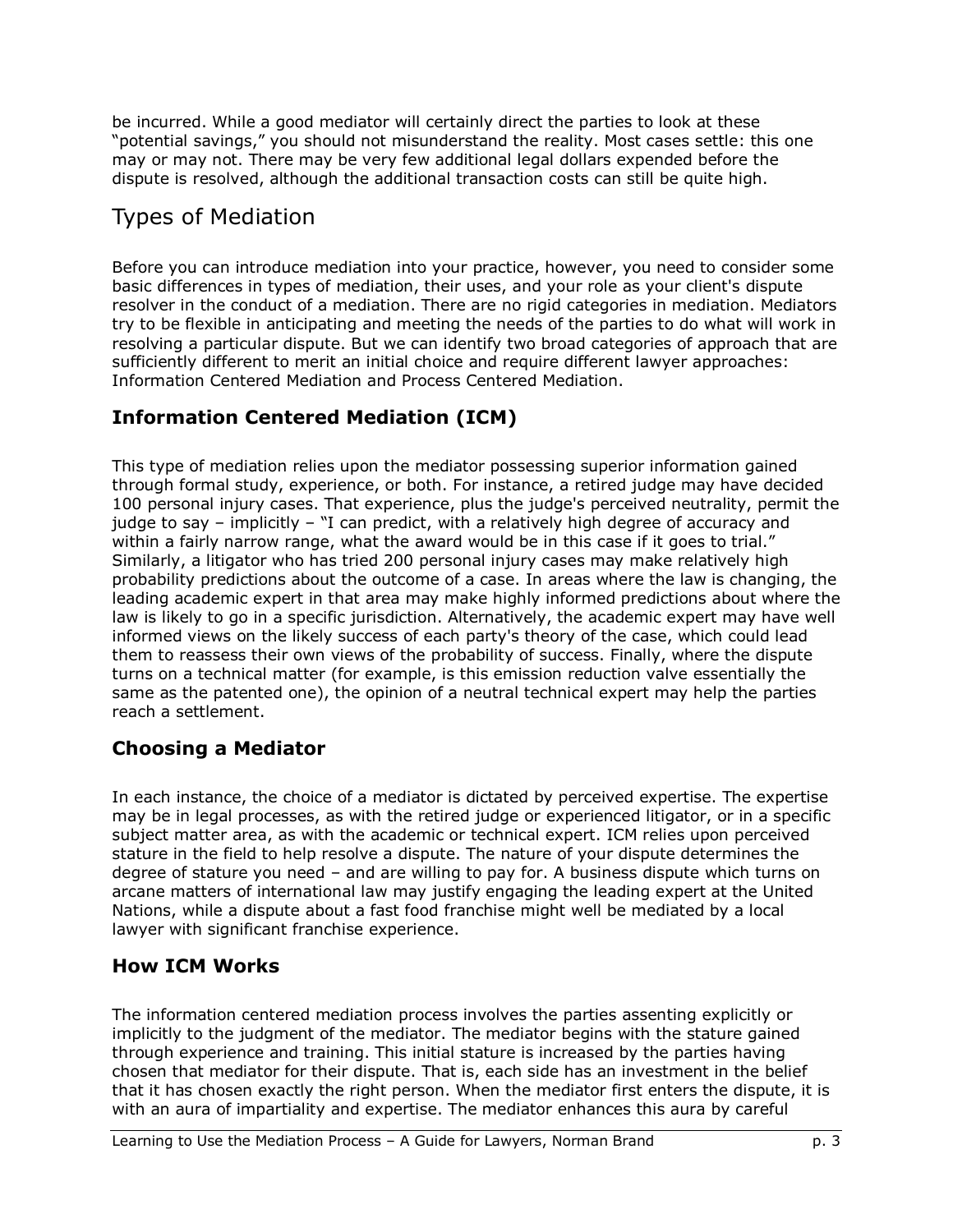listening, judicious questioning and skillful exploration of the nuances of each side's position.

There comes a point, however, when the parties want to know what the mediator thinks is the likely outcome and value of the dispute. That is a critical point in ICM. While delivering an opinion can be delayed, it eventually is given. How the mediator makes an opinion known may affect its acceptability. Another second critical point comes when the mediator defends the opinion. In most cases, both sides are less than delighted with the opinion, although there are cases in which one side is right and the other wrong. The mediator must defend the position and gain substantial acceptance of it without alienating either party. In that process, the mediator may alter an opinion, within a limited range, as a result of additional information, or previously unknown arguments. The mediator often engages in the sort of "shuttle diplomacy" that is the hallmark of ICM. This process works if there is substantial acceptance of the mediator's evaluation; it must be the center around which the parties explore options for settlement.

## Success Factors

## **Typical Uses of ICM**

ICM is most effective when both sides are well-informed about the facts of the case, the continuing transaction costs are perceived as high, and either the dispute is a "zero sum game," or the legal outcomes are extremely limited. Personal injury and medical malpractice cases, contract disputes over performance, and marital dissolutions are especially amenable to ICM. It may sound odd to include divorce mediation under ICM, since many lawyers mistakenly confuse it with some sort of conciliation process. But divorce mediation  $-$  as it is practiced by some of the most proficient lawyers  $-$  involves neutral expertise. Most divorcing couples are only dimly aware of the statutes, cases, and extensive judicial guidelines that are highly outcome determinative in their dispute. Educating the parties in the rules, option, and likely outcomes can lead them to a resolution of their dispute, at low transaction cost. While the mediator may make some effort at reducing the rancor between the parties, it is secondary to the process of reaching agreement on the terms of the dissolution. And this reduction in rancor is not necessarily different from the efforts mediators make in other settings to bring sufficient civility to the process so that it can move toward resolution.

ICM is most effective relatively late in disputes, when the parties have a thorough understanding of the facts. They may have taken earlier positions based upon what they hoped the facts would be, but have not modified those positions because they feared it would be taken as a sign of negotiating weakness. Conversely, ICM is unlikely to be effective when there are unknown facts that could significantly affect the evaluation of the outcome of the dispute. Many attempts at "Early Neutral Evaluation" founder because the evaluation is attempted too early. ICM is least effective when there is a need to re-define the dispute or expand the settlement options perceived by the parties. While it is possible to resolve a well-advanced dispute through the creation of new options, that is not the primary focus of ICM.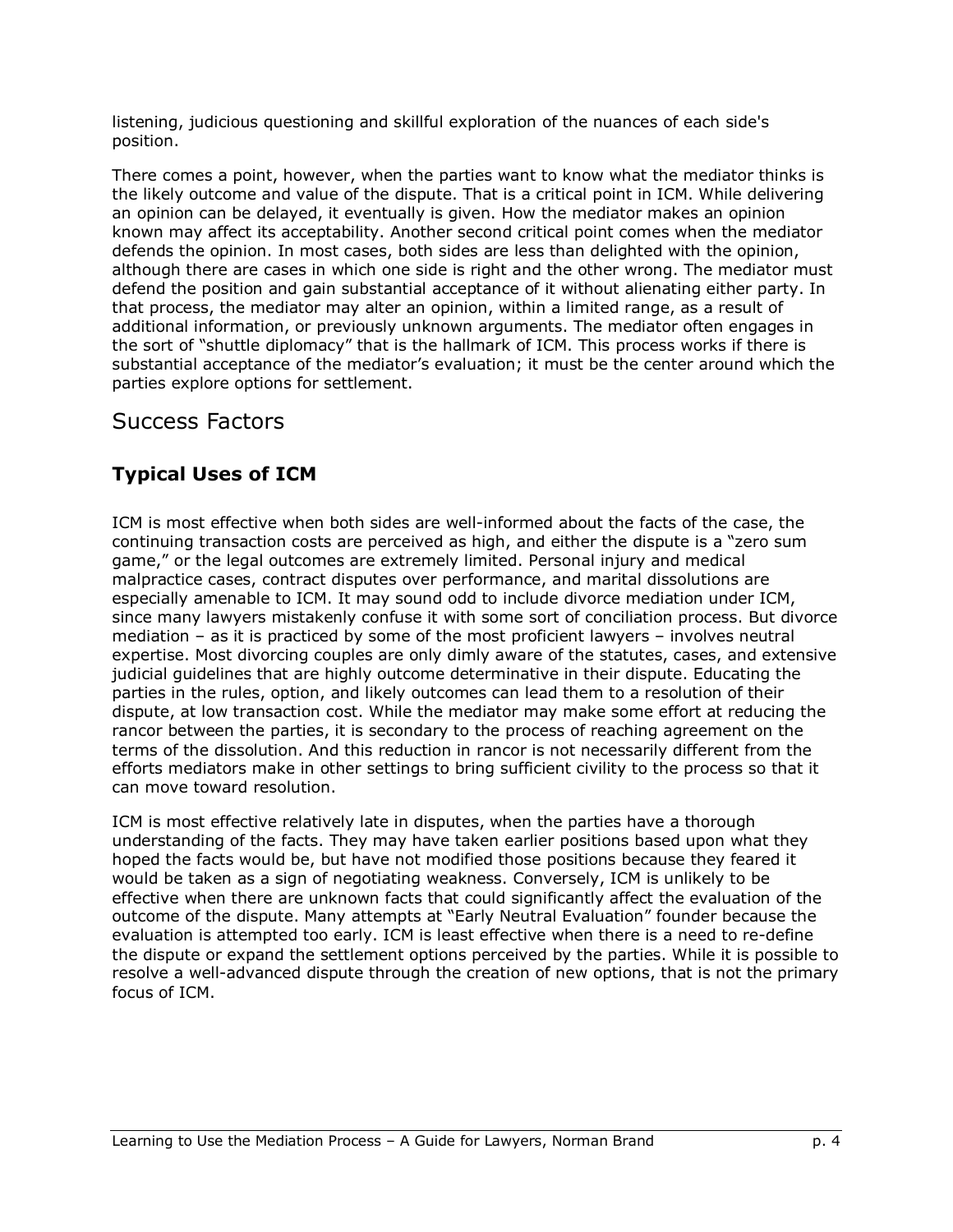# Knowledge of Dispute Process

## **Process Centered Mediation (PCM)**

The PCM method relies on the mediator's expertise in the process of disputation and skill at achieving resolution of disputes. The mediator does not claim expertise in the subject matter of the dispute, or the ability to predict the litigated outcome of the dispute. Rather, the mediator claims knowledge of how disputes work and the ability to move them toward resolution. The mediator can help the parties focus on their real interests, expand their options, and resolve their dispute on terms not previously considered. The mediator can help them discover non-adversarial procedures for achieving their ends, help them agree upon a specific alternative to litigation, or help them move more expeditiously to inevitable litigation. The mediator relies upon a combination of perceived stature, neutrality, and specific techniques for resolving disputes.

#### **Choosing A Mediator**

While lawyers are usually familiar with "rent-a-judge" services and colleagues who have participated in court supervised early settlement programs, very few are knowledgeable about PCM mediators. The knowledge and skills employed by PCM mediators have usually been gained through resolving labor-management, community, inter-corporate, insurance, or environmental disputes. Information about mediators is available from some bar associations that have begun to compile lists. Also, the American Arbitration Association provides extensive screened lists of skilled mediators. The Center for Public Resources maintains a list of former diplomats, government officials, and other well-known public figures that are willing to mediate.

The selected mediator must be capable of quickly understanding an explanation of the matter in dispute. In addition, the mediator's neutrality is, at times, the critical element in resolving a dispute.

#### **How PCM Works**

PCM mediators often rely upon three specific "process" techniques to move the parties toward resolution of their dispute: active listening, identifying interests, and re-framing issues. While there are many other techniques, these may help to illustrate the difference between relying on prediction (ICM) and process (PCM). Active listening is a technique for both verifying the information being received from disputants and convincing them that the mediator understands the dispute. The mediator repeatedly re-states, in his or her own words, what the disputant has said. Each time the disputant is asked to confirm the accuracy of the re-statement. Discrepancies are explored as an aid to identifying the interests of the disputant.

The actual interests of the disputants may be quite different from their stated interests, and the mediator attempts to help the parties identify their real interests. The stated interest may be huge amounts of money and public humiliation of the other disputant, but the real interest may be in reasonable compensation for time expended in some endeavor and the opportunity to end an unproductive business relationship.

The classic example of stated interests creating a dispute when real interests are not in conflict is the two cooks arguing over a single orange. Both have claims to it based on their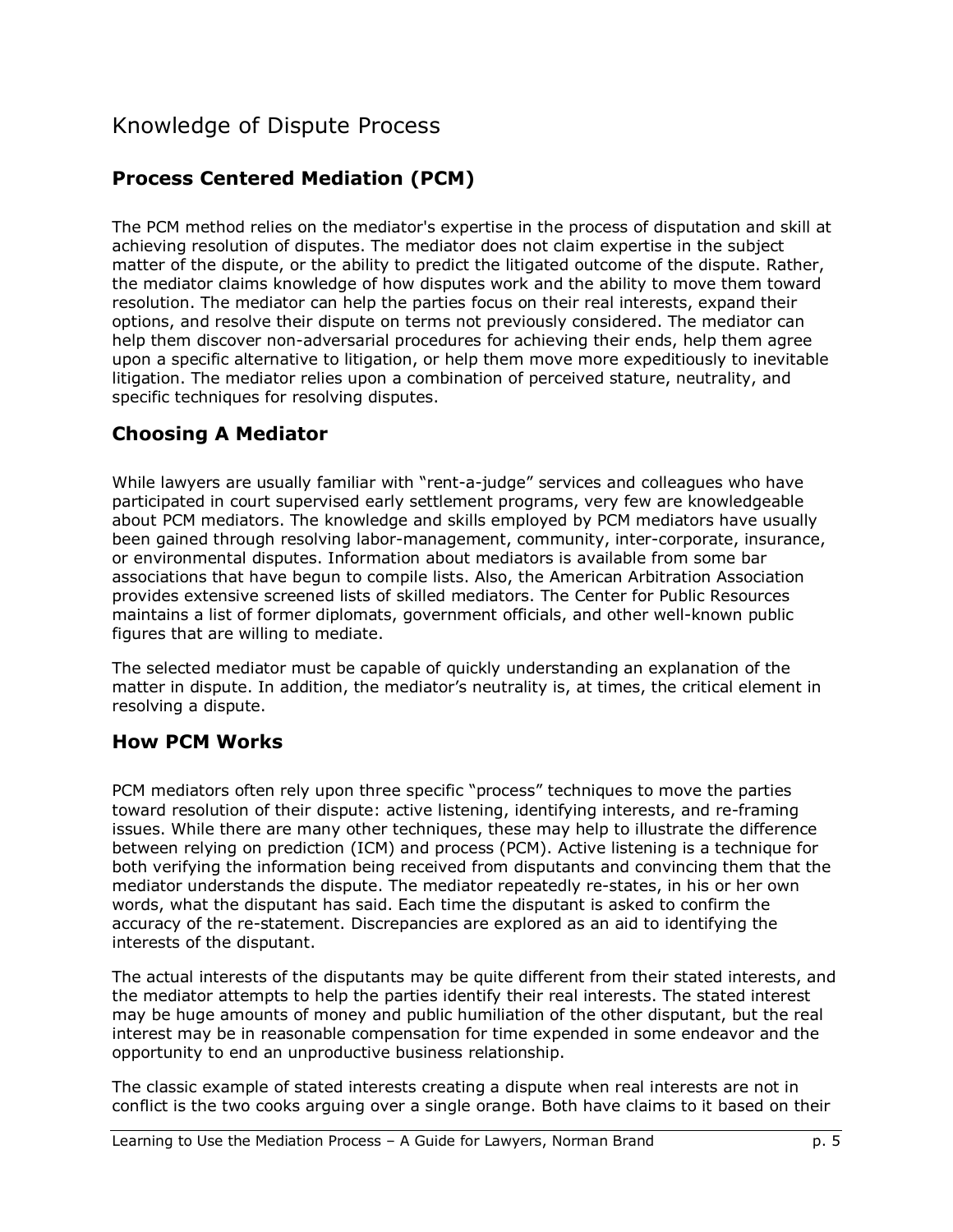relative status and the importance of what they are preparing. Both are convinced they are more deserving of the orange. But one cook wants orange juice for orange ice and the other orange rind for cake icing. In order to resolve this dispute a mediator first helps the parties discover their real (orange juice and orange rind) as opposed to their stated (the orange) needs. Then the mediator helps re-frame the dispute. Instead of a dispute over who gets the orange, the dispute can be re-framed into "who gets the orange at what time." If the second cook gets the orange after the juice has been squeezed out, both can satisfy their real interests.

There are other situations in which re-framing allows the parties to resolve the dispute. What appeared to be "zero-sum" disputes over compensation for serious personal injuries were resolved  $-$  when interest rates were high  $-$  by structured settlements. These represented a re-framing of the dispute. Instead of a dispute about how much a particular injury would bring from a jury, the dispute was re-framed as "what income stream is necessary to replace the economic loss caused by the injury?" With interest rates high, there was an opportunity to meet the legitimate economic needs of an injured plaintiff while bringing the actual cost to the insurer within a range it could agree was appropriate. PCM mediators help parties discover ways to re-frame their dispute to bring about resolution.

## **Typical Uses of PCM**

There are certain types of disputes for which PCM is most effective, and certain times in all disputes when PCM can be advantageous. PCM is most effective in disputes involving workplace rights and obligations, continuation or dissolution of business relationships, and individual or group relationships. It is most advantageous prior to initiating litigation, before and during discovery, and after discovery when litigation has stalled.

Disputes over workplace discrimination because of age, gender, or other bias are particularly amenable to PCM. The essential dispute is often about individual dignity, respect from peers, and freedom from a hostile environment. Before litigation starts PCM can be most effective because it gives the employee and employer the opportunity to correct a problem and continue their relationship. For instance, claims of sexual harassment can be dealt with in a positive way that changes workplace behavior without stigmatizing the employee who brought the claim. An age discrimination claim, even after suit has been filed, may be more about dignity than money. A settlement that recognizes a former employee's value (perhaps through a paid consultant relationship), may be perceived as more fair than a far larger dollar award. In many lawsuits over workplace relationships, money is simply the available surrogate for lost respect, dignity, and self-esteem.

When business relationships go sour, there is often a unique opportunity for PCM. The parties' real interests frequently cannot be satisfied through litigation, since the legal solution may be dissolution, resulting in the destruction of a productive enterprise or its forced sale. Sometimes intelligent business people neither recognize nor act to further their economic self-interest because they have become deeply involved in a dispute. A PCM mediator can help them re-discover their real interests and uncover options for mutually achieving those interests. Even if the solution to their dispute is to dissolve the enterprise, a PCM mediator can often help the parties dissolve the enterprise in a way that optimizes the advantages to both.

Finally, disputes that involve neighbors, voluntary associations, and even the relationship between governmental agencies and individuals can often be resolved through PCM mediation. In many instances, low cost mediation services may be available through a community based mediation center. The key to these disputes is that the parties must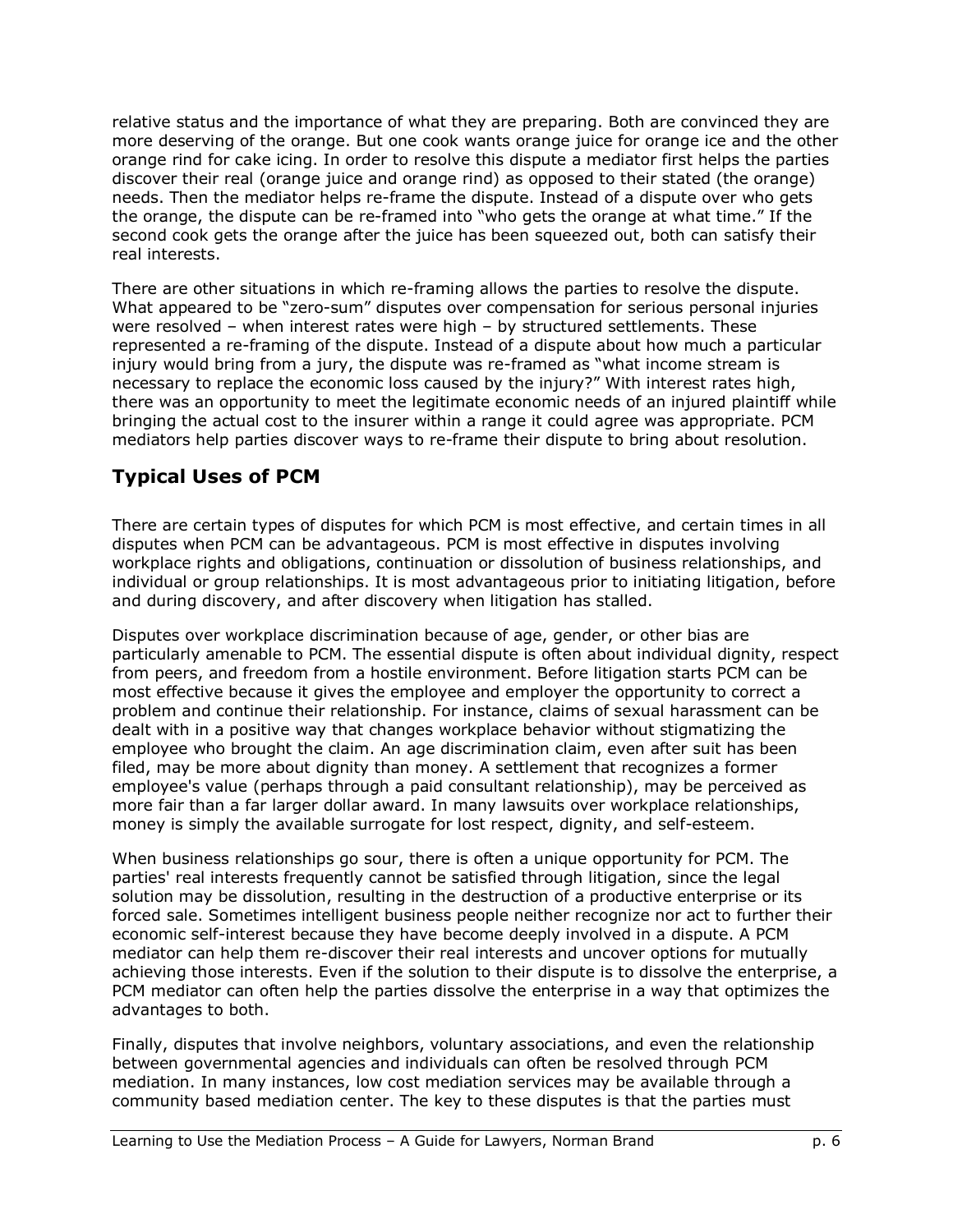continue to interact after the dispute is finally resolved. The process of compromising is often more important than the specific compromise reached. Even with governmental agencies, the cost of policing an agreement that is not voluntarily achieved may outweigh the benefits of the agreement. Consequently, a governmental agency may be willing to engage in a PCM mediation.

## The Lawyer's Role

To be effective, a lawyer must constantly remember that the dispute belongs to the client. During mediation the client makes decisions about the case. Sometimes these decisions are at variance with legal advice, and sometimes they are made while both the lawyer and a third party are present. This apparent loss of control makes some lawyers uncomfortable, which is why they might choose ICM when PCM would be more appropriate to that specific dispute.

Lawyers feel more comfortable with ICM because it is similar to a settlement conference. While the lawyer's authority is derived from the client, it is the lawyer who appears to be in charge of the dispute. In most instances, the lawyer advocates the client's position while the client remains silent. In PCM the client is more explicitly in charge of the dispute. The mediator needs to hear most things from the client, not the lawyer, in order to decide how best to move the dispute toward resolution. The client usually seeks advice from the lawyer, and relies upon the lawyer to explain the legal implications of a particular action, but the client is clearly in charge of his or her dispute. Being in charge may also make certain clients uncomfortable. Consequently, you need to anticipate and eliminate some of your client's sources of discomfort.

While there are some differences in preparing for, conducting, and terminating ICM and PCM mediations, they both require significant client participation. And this participation must begin with selecting the mediator. The client must choose the mediator. The lawyer can gather information about the mediator and advise the client, but the client must make the choice. The reason for this is obvious. The client must have an intellectual and emotional investment in the mediator. The client must begin with a conviction that this is the person who can resolve the dispute because it is this conviction, in part, which gives the mediator the status necessary to attempt to resolve the dispute.

## **Preparing for Mediation**

Both ICM and PCM mediation require significant preparation, both for the case and client. In California, written confidentiality agreements are unnecessary to protect statements or documents introduced in mediation, since the Evidence Code provides for mediation confidentiality. Specific written agreements may still be necessary in other states. An ICM mediator may require more formal written preparation. Some mediators may ask you to prepare a short summary of the facts and current legal posture of the case, before the mediation. It may be sent to the mediator in advance, or provided at the mediation session. Even if you have not specifically been asked for a summary, it is a good idea to prepare one. At the very least, it will re-familiarize you with the dispute, so you can quickly inform the mediator about the basics of the dispute at the beginning of the mediation. And you can offer the written document to the mediator, as an aid to remembering all of the key facts and issues.

Three aspects of this written document are important. First, it should be brief, relating the major aspects of the dispute but not going into the nuances. Second, it should be neutral in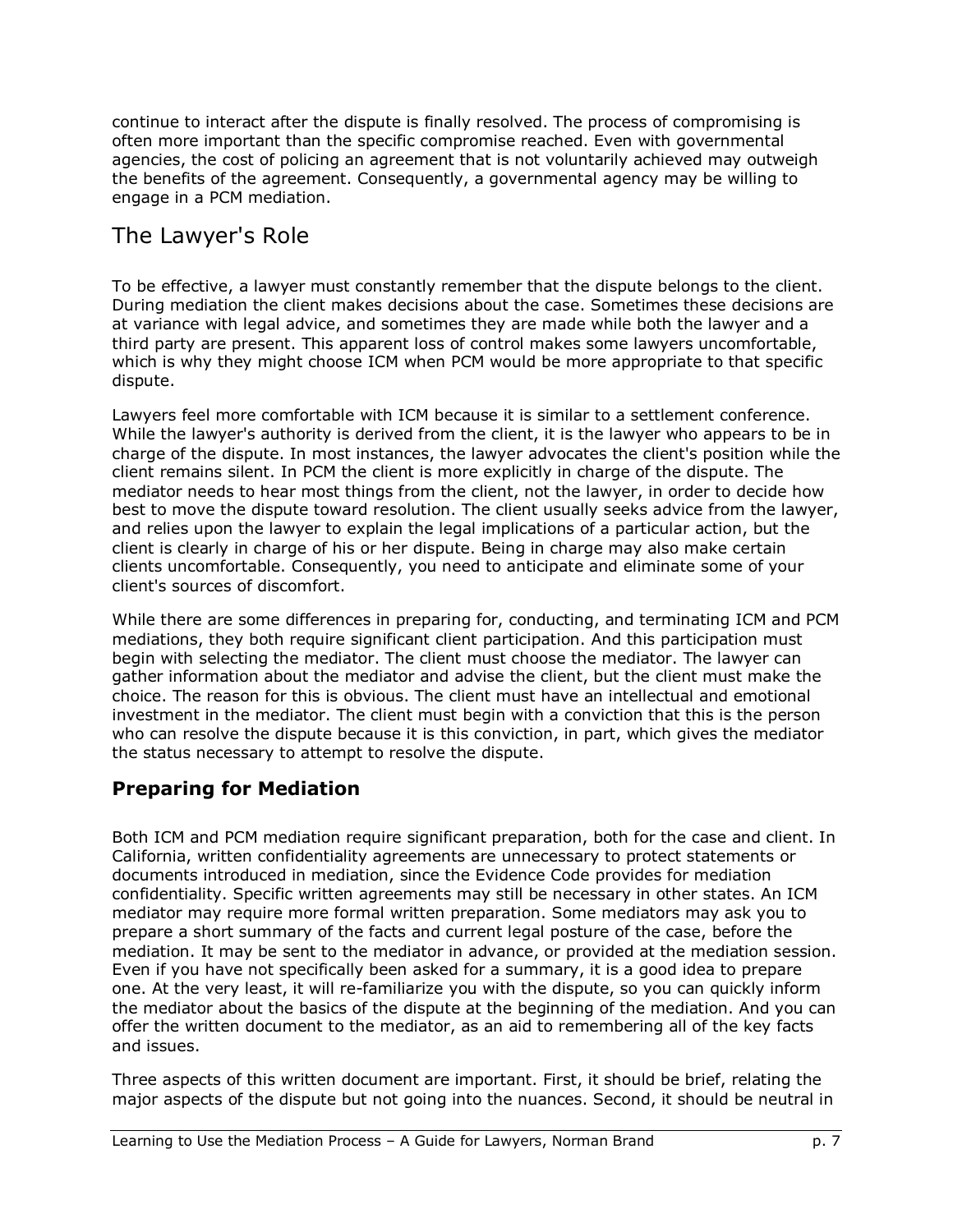tone, but not arrangement. If there are disputed issues of fact admit there is a dispute and then present a defensible version of the facts from your clients point of view. You should not comment on the facts through using adjectives, characterizations or obvious legalisms such as "clearly." Third, if the mediator may not be familiar with key technical terms, give the mediator a glossary. A good mediator will learn the terms immediately and speak the language of the parties, in the hope of building the parties' confidence in the mediator's ability to resolve the dispute.

In PCM mediations a written document is not usually requested. Frequently, a PCM mediator will ask the clients, rather than the lawyers, to describe the dispute. This enables the mediator to judge (by the order of presentation, emphasis, emotional charge) what is most important to the disputants. A written document, prepared by the lawyer, is still useful as a checklist and glossary for the mediator. By giving this document to the mediator, you can assure that nothing is omitted or forgotten.

In both types of mediation it is critically important to tell the client what process to expect, the role a client will be asked to play, and the role the lawyer will play, including the fact that the attorney may be asked for confidential advice  $-$  and that the process can be stopped – at any time. This is also a time when the lawyer may help lay the groundwork for a successful mediation by asking what the client really wants out of this dispute, not what he or she feels "entitled to." The client's understanding that this is a real opportunity to resolve the dispute may lead to increased flexibility.

#### **Participating in the Mediation**

While the client must ultimately make the decisions that will determine whether the mediation is successful, the attorney has the power to make it fail by creating enough doubt about the legal consequences of an action to make the client too timid to settle or by making the atmosphere so contentious that the process is subverted.

Here are three simple rules, addressed to lawyers, which will ensure that they give the mediation a chance to work.

- 1. Let the mediator take charge of the process. Don't make the mediator arm-wrestle you for control. If you do, you waste some of the initial good-will and stature the mediator brings, without moving anyone toward settlement. If you never permit the mediator to determine how and when things occur, you are wasting the money you spent to buy the mediator's skill and expertise. You might as well go home.
- 2. Let the client be the center of the process. Allow the mediator to speak directly to the client. Do not try to interpret or explain every word your client speaks. Do not try to protect your client from him or herself.
- 3. Don't win an argument and lose an opportunity. Often a mediator will appear to take the position advocated by your opponent. (Indeed, sometimes it will be more than just an appearance.) If you simply say you don't agree, but are willing to listen to what comes next, that is sufficient to keep the process going. It is also an adequate signal to the mediator that what follows may not be acceptable. If you insist on proving your opponent wrong, you risk awakening a fruitless debate and jeopardizing the mediation.

Here are some tips to increase the prospect of the mediation to succeeding. Use the mediator. If your client has unrealistic expectations, let the mediator deflate them. If your client believes that "any fair person" would have to view the facts in a certain way, let the mediator offer another view. If your client is absolutely convinced of an outcome, let the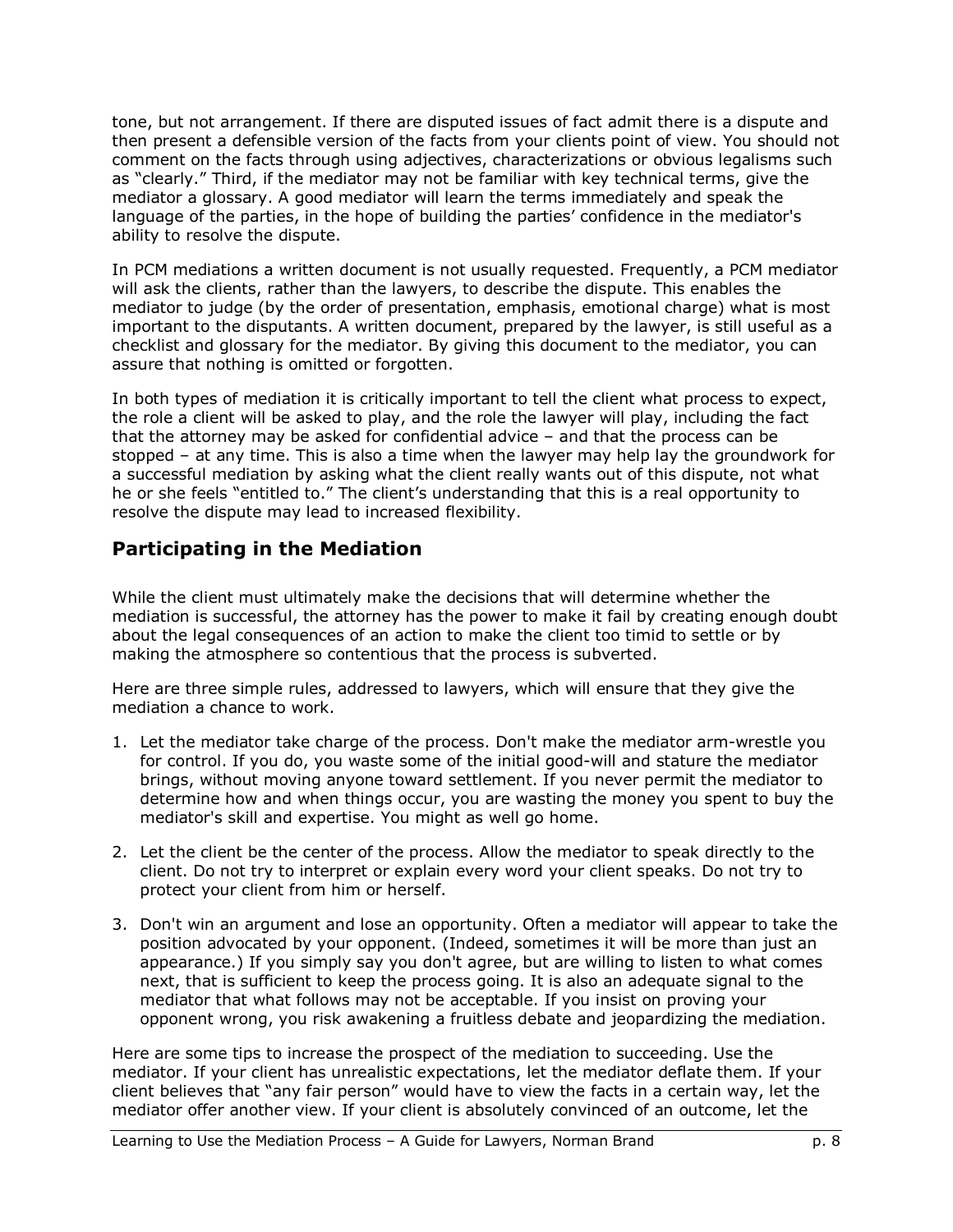mediator undercut that conviction. The mediator can float "trial balloons," convey positions you would want to disclaim, and hint at the range of acceptable resolutions without revealing your position. In PCM, allow the mediator to probe for real interests by proposing a multi-level contingent resolution, without pointing out every potential problem.

#### **Terminating the Mediation**

There are three possible outcomes to a mediation session: resolution, further mediation, or termination. In the first instance it is easy to know what to do: get something written and signed. You need not draft the final documents, but you should at least sign an agreement in principle otherwise you risk new disputes caused by faulty memory.

When it is necessary to adjourn a mediation for any reason, set a date and time for resuming. Try to make it as soon as possible. Mediations develop a "momentum of agreement" that helps the parties move toward resolution. The longer a second session is put off, the more likely that momentum will be lost. Moreover, too long a time between sessions may require the mediator to spend significant time re-establishing a relationship of trust with the parties.

At other times, a lawyer is faced with deciding whether it would in fact be useful to schedule a second session. Ask the mediator. Each side provides the mediator with information and impressions not available to the other side. This information may have shown the mediator there is enough potential movement to provide a good chance of ultimate agreement. Alternatively, the mediator may want to make one last effort to determine whether another session would be fruitful. The mediator may not believe a second session would be useful. If the mediator's view disagrees with the lawyerís assessment, the best person to decide is the client. If the client doesn't want to continue the mediation, it is unlikely to be successful.

In the third instance, a mediation session is terminated because the parties are deadlocked and unwilling to move. It is difficult for either party to know when a mediation is truly deadlocked. When the mediator is moving between separate caucuses, the mediator has a better grasp of what progress is being made. A mediator may know of an available concession but not communicate it for strategic reasons. A mediator may detect movement where neither side is aware that it has occurred. And good mediators have developed an appreciation of the "calculus of despair." They know when keeping discouraged parties at work a bit longer is likely to produce some needed movement.

It is important to give the mediator an opportunity to continue even after you lose your conviction that the case will be settled. Good mediators are unlikely to drag out unpromising mediations. They want a reputation for settling disputes  $-$  or at least knowing when further efforts are futile. If they deliberately continue an unpromising mediation, they risk their professional reputation.

## **Conclusion**

As a lawyer you practice dispute resolution. Mediation is simply another dispute resolution tool. This brief introduction, I hope, has served to alert you to its possibilities and make you anxious to begin incorporating it into your practice.

If you want to learn more about mediation the American Arbitration Association offers courses and seminars. In addition, many bar associations now offer mediation courses with MCLE credit.